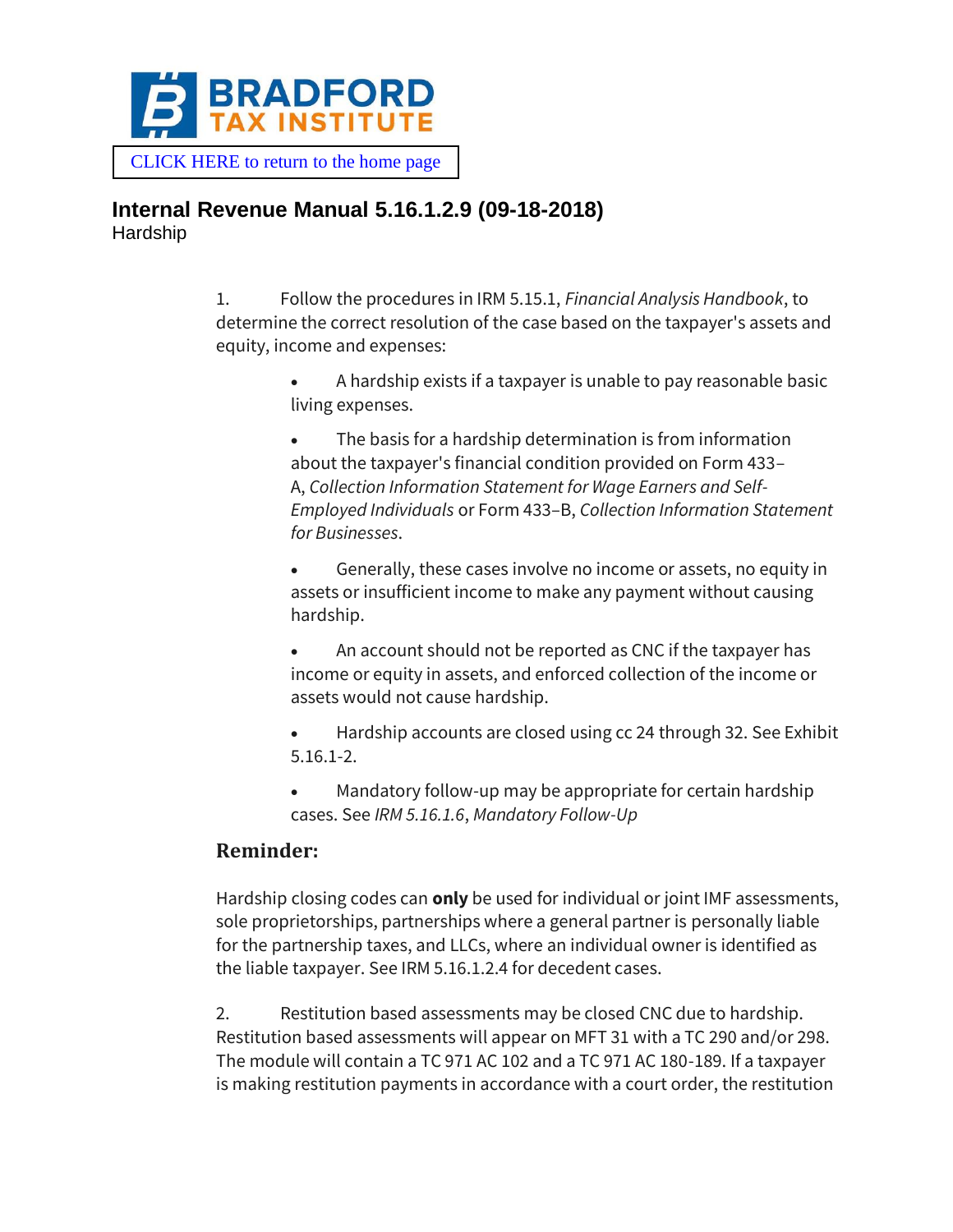payments are an allowable expense. Court ordered restitution payments are allowable expenses.

3. When a court orders restitution paid to federal as well as nonfederal victims, the Service will not pursue enforced collection actions until the nonfederal victims are paid in full. In those instances, the account may be closed as a CNC hardship using a closing code calculated in accordance with IRM 5.16.1.2.9(13), with a mandatory follow-up date based on information contained in the court order. The government may take steps to protect its interest, such as filing a NFTL.

4. There may be cases where the taxpayer cannot full pay a Restitution Based Assessment (RBA) and an MMIA or PPIA will be established for related civil assessments, exclusive of the RBA (that is, the RBA is not included as part of the IA). In these cases, the RBA modules may be closed as a CNC hardship using closing code 32. Refer to IRM 5.14.4, *Withdrawals and Installment Agreements with Special Circumstances* , for guidance on establishing an MMIA or PPIA for these accounts.

5. Make a field call to the taxpayer's last known address. Secure a Collection Information Statement (CIS) if possible. The CIS must support the CNC recommendation to report the account as hardship. If the taxpayer has equity in assets, the reason collection is not being pursued must be documented in the history. See IRM 5.15.1, *Financial Analysis - Financial Analysis Handbook*. Verification of a CIS is not required if the aggregate unpaid balance of assessments is less than  $\equiv \equiv \equiv \equiv \equiv$  and the information on the CIS appears reasonable.

6. Under certain conditions, a CIS is not required before reporting an account CNC. The aggregate unpaid balance of assessments, including any prior CNCs, must be less than  $\equiv \equiv \equiv \equiv \equiv \equiv \equiv \equiv$  and at least one of the following conditions must exist:

- The taxpayer has a terminal illness or excessive medical bills.
- The taxpayer is incarcerated.
- The taxpayer's only source of income is Social Security, welfare, or unemployment.

The taxpayer is unemployed with no source of income. Consider a mandatory follow-up or Manually Monitored Installment Agreement (MMIA) for seasonal workers.

#### **Note:**

Employees are required to secure documentation from the taxpayer prior to declaring the account uncollectible if internal documents such as IRPTR and RTVUE do not confirm the taxpayers' circumstance.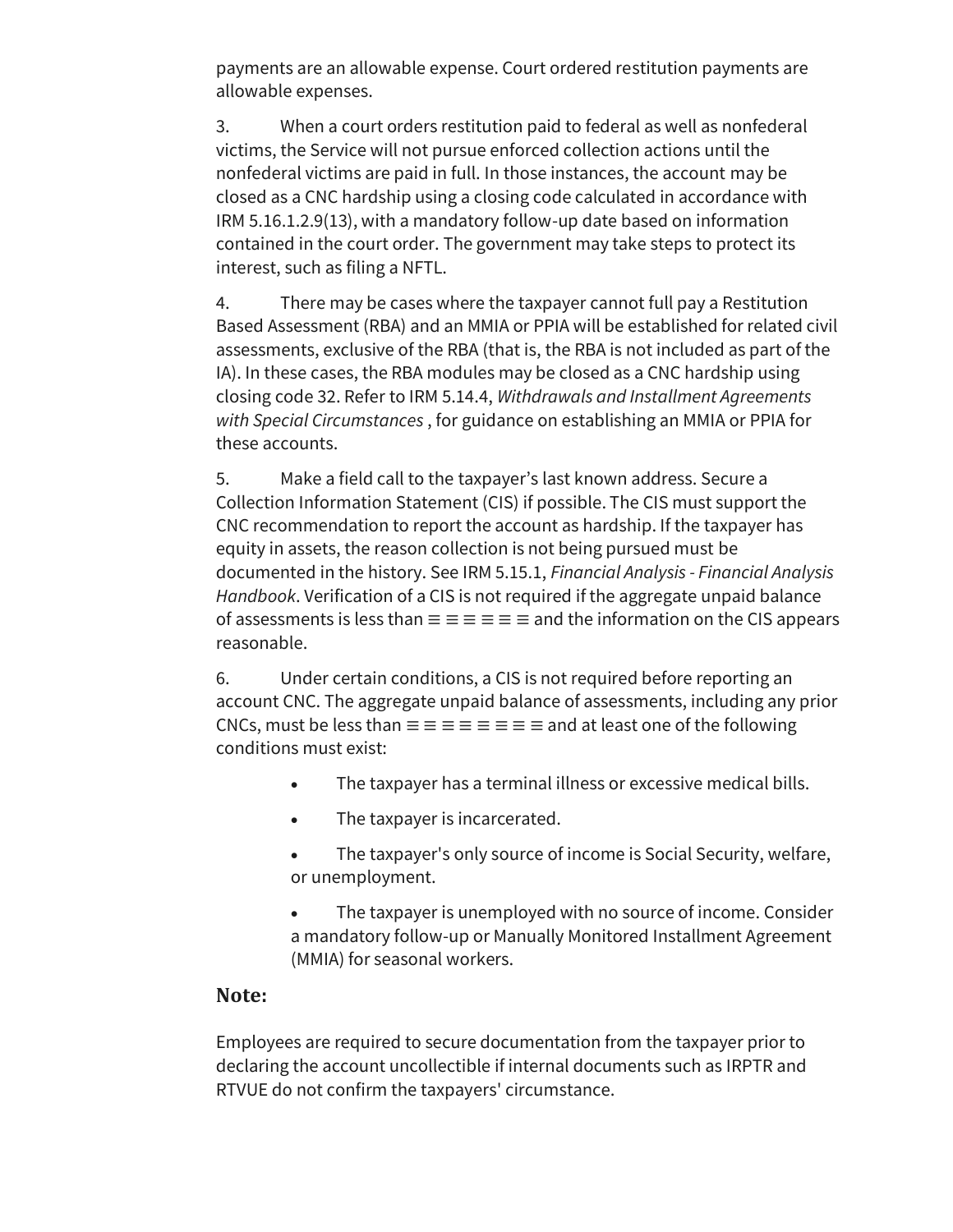7. The following verification is required for accounts when the aggregate unpaid balance of assessments is between ≡ ≡ ≡ ≡ ≡ ≡ ≡ ≡ ≡ ≡ ≡ ≡ ≡ ≡ ≡ :

> • On-line locator services, such as Accurint. Follow security guidelines when using public internet search engines.

If the last filed income tax return was due within the last two years and was filed by the taxpayer, review the return or the return information by using CC RTVUE/TRDBV. If using RTVUE and assets are indicated, secure a copy of the return to pursue any leads.

• Income reported on the CIS may be verified using the information from IRMF on the ICS Levy Information screen, or CC IRPTR/IRPTRJ.

8. For accounts where the aggregate unpaid balance of assessments is greater than  $\equiv \equiv \equiv \equiv \pm$  the following additional verification is required:

> Motor vehicle records or Accurint (if motor vehicle records are available through Accurint in the state where the taxpayer is located)

• Courthouse records check, on-line or in-person, for real or personal property ownership. An in-person courthouse records check is not required for personal property only. See IRM 5.1.18.4, *Real Property Records*.

9. For accounts where the aggregate unpaid balance of assessments is greater than  $\equiv \equiv \equiv \equiv \equiv \equiv \pm 1$  the following additional verification is required:

> • **Full credit report** on IMF and sole proprietor taxpayers and LLCs (where an individual owner is identified as the liable taxpayer). This includes balance due cases where recently filed returns will result in additional assessments causing the liability to be in excess of  $\equiv \equiv \equiv \equiv$  $\equiv \equiv \equiv \equiv$  . For additional information on credit reports, see IRM 5.1.18.20, *Consumer Credit Reports*. Credit reports are optional for accounts with an aggregate unpaid balance of assessments below  $\equiv \equiv$ ≡ ≡ ≡ ≡ ≡ ≡ .

• Conduct FinCEN research when IRPTR reflects that a taxpayer has filed a Foreign Bank Account Reporting (FBAR) form to obtain the name of the bank where the account is located, the amount in the account, co-owners, and other useful information. See IRM 5.1.18.18, *Foreign Bank and Financial Account Report.*

• CC AMDIS, if there is a -L freeze on the account indicating open Examination activity. If there is an open examination, contact the revenue agent to determine any additional sources of collection or the need to limit the scope of the examination based upon collectibility.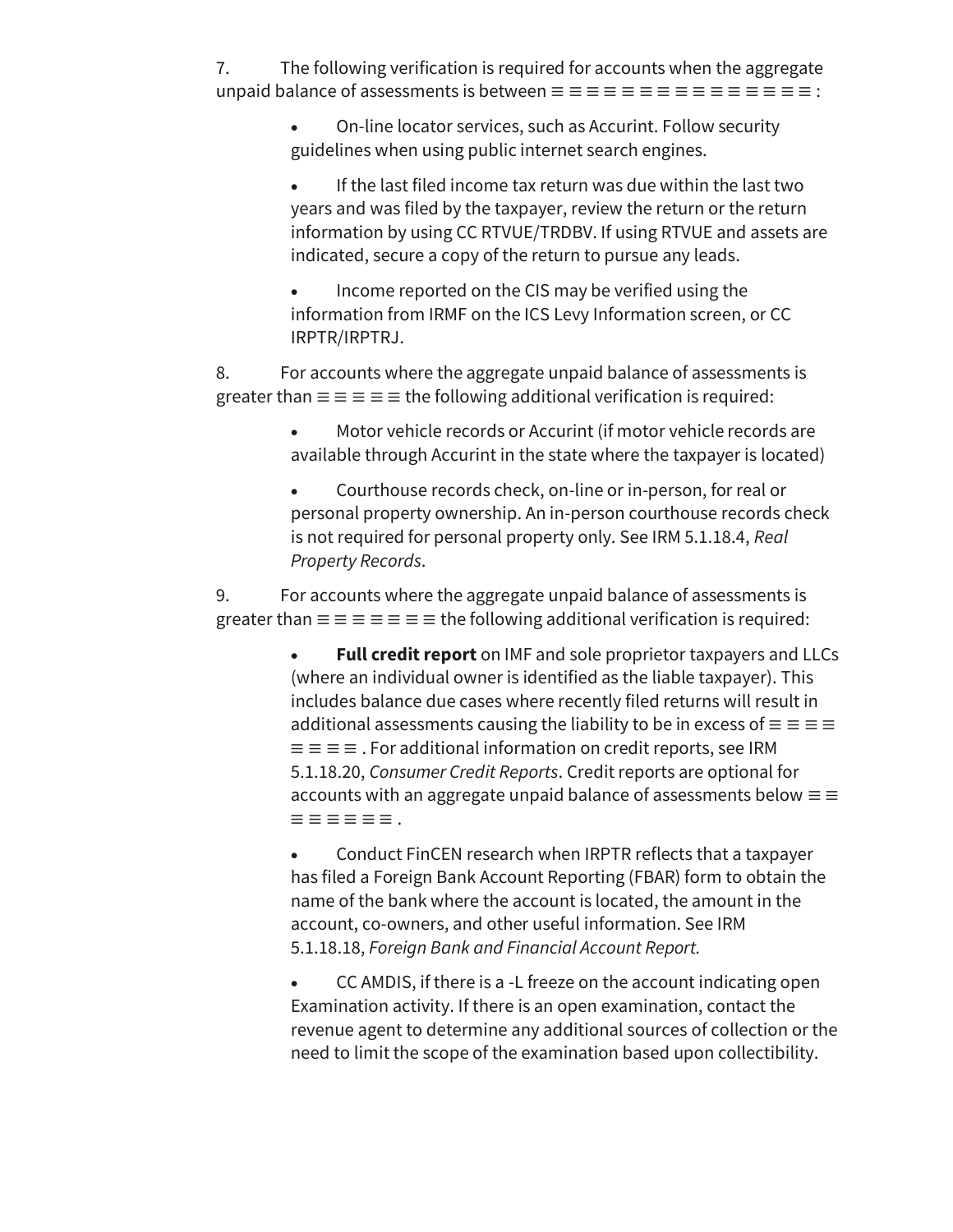• Audit File or Special Agents Report if the assessment originated in Examination or Criminal Investigation (CI). The file can be secured by requesting the DLN of the TC 29X/30X.

## **Note:**

An Audit file is required only if the Examination assessment is for one of the immediate two preceding years. If unable to obtain any information from the special agent, consider consulting with Advisory. If there is a TC 910 on the module, the taxpayer may have filed a financial statement with the probation office.

10. IRC 6343(e) requires the release, as soon as practicable, of a levy on salary or wages due a taxpayer upon agreement with the taxpayer that the tax is not collectible. See IRM 5.11.2, *Serving Levies, Releasing Levies and Returning Property*. Steps should be taken to accomplish the release immediately. Case histories must be reviewed to ensure that wage levies are released prior to declaring an account uncollectible under hardship closing codes. The case history must be documented.

### **Reminder:**

If TC 670 with designated payment code (DPC) 05 (levy) is present on any module or a regular series of payments is noted, ensure that the disposition of the levy is known.

11. A compliance check will be made and the results documented in the case history for all hardship determinations per IRM 5.16.1.2(4). All open filing requirements or Del Ret modules must generally be resolved and closed appropriately when reporting an account CNC.

12. Open Del Ret modules may be resolved by closing as little or no tax due, or income below filing requirement (P-5-133), if warranted by the facts of the case. See IRM 5.1.11, *Delinquent Return Investigations*, for options to resolve delinquent return accounts. If the taxpayer is required to file and refuses, a referral or summons may be appropriate. See IRM 25.5, *Summons Handbook* for summons procedures.

### **Caution:**

If a hardship determination is verified, a levy cannot be issued or left in place to persuade a taxpayer to file.

### **Note:**

Accounts may be reported CNC hardship if a CIS can be verified, even if there are unfiled returns. If the unfiled return is needed to confirm the hardship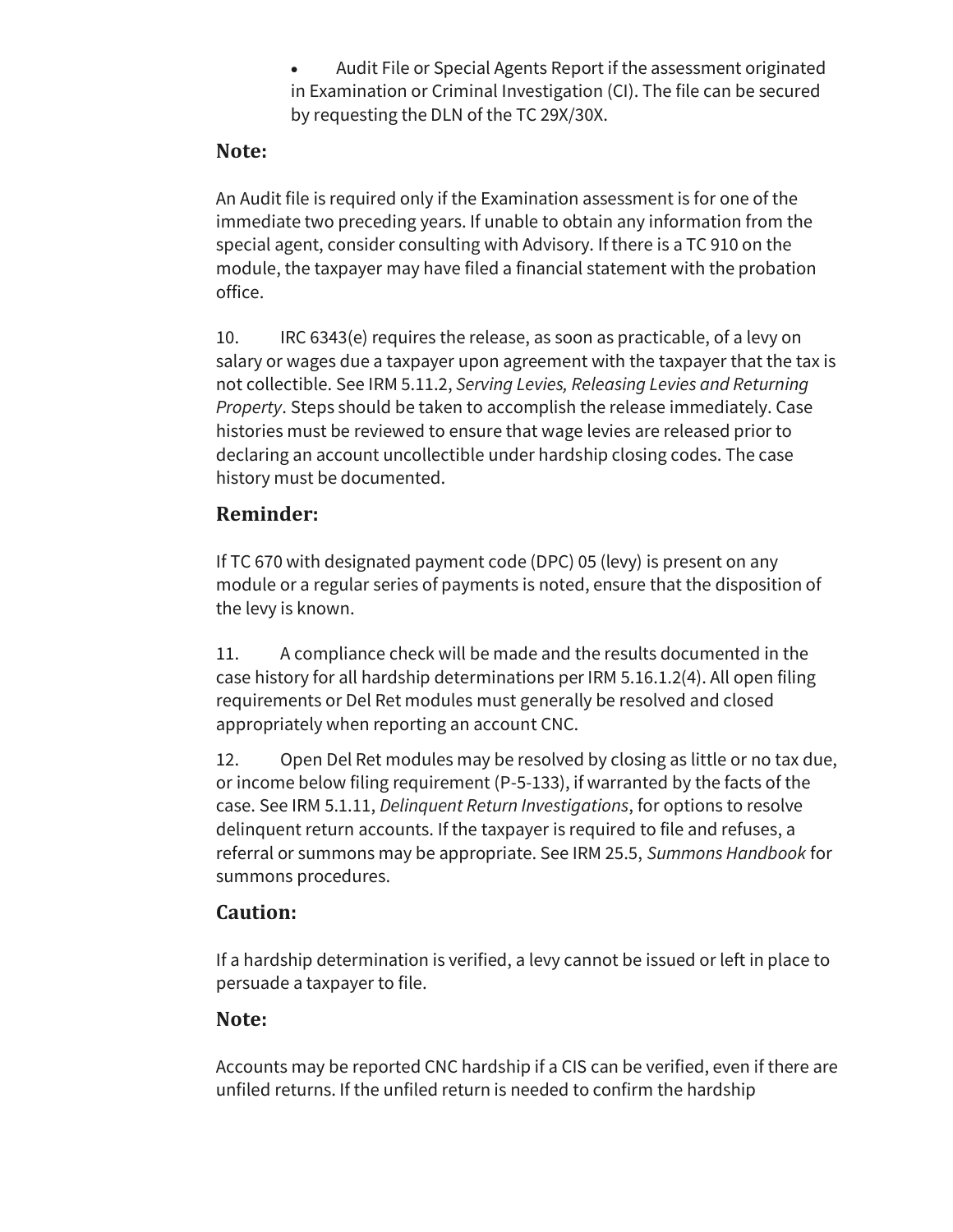determination (i.e., income, expenses and/or assets reported on the CIS), the Bal Dues should be held until the return is secured and the CIS can be verified, but levies cannot be issued to collect the Bal Dues if all other income/asset checks appear to confirm hardship.

13. Use the hardship closing code that most closely corresponds to the taxpayer's total living expenses allowed. See Form 433-A (Rev 12- 2012), *Collection Information Statement for Wage Earners and Self-Employed Individuals*; Section 5, Monthly Income and Expense Analysis; Line 49, Total Living Expenses. If the closing code chosen does not correspond to the taxpayer's allowed expenses, document the reason for the deviation in the summarizing statement for the CNC decision. Generally, do not select a code *below* the taxpayer's total living expenses allowed. Do not use a higher code simply to prevent re-issuance of the account.

### **Example:**

Monthly living expenses allowed x 12 (months) = Annual living expense amount. Select the hardship closing code with the closest dollar amount above the annual living expense amount.

#### **Note:**

If the closest closing code amount is only \$300.00 more than the annual living expense amount, the next higher closing code would be selected. The history would be documented that an increase in Total Positive Income (TPI) of only \$300.00 above total living expenses allowed annually would not enable the taxpayer to make monthly payments.

14. The systemic process for reactivating hardship CNC accounts relies on an increase in TPI above a predetermined amount based on the hardship closing code when the case is closed as CNC:

> The TPI is reviewed annually when a taxpayer files an income tax return.

> • For BMF accounts on sole proprietorships, partnerships (where a general partner is personally liable for the partnership taxes) and LLCs (where the owner is identified as the liable taxpayer), TPI is determined by the annual income of the individual, general partner or member of the LLC.

• The Social Security Number (SSN) of the individual, general partner or member of an LLC (where the owner is identified as the liable taxpayer) must be cross-referenced on IDRS.

• When a BMF account is closed as hardship on ICS, the "Input on IMF to reactivate BMF CNC" will automatically be selected and a TC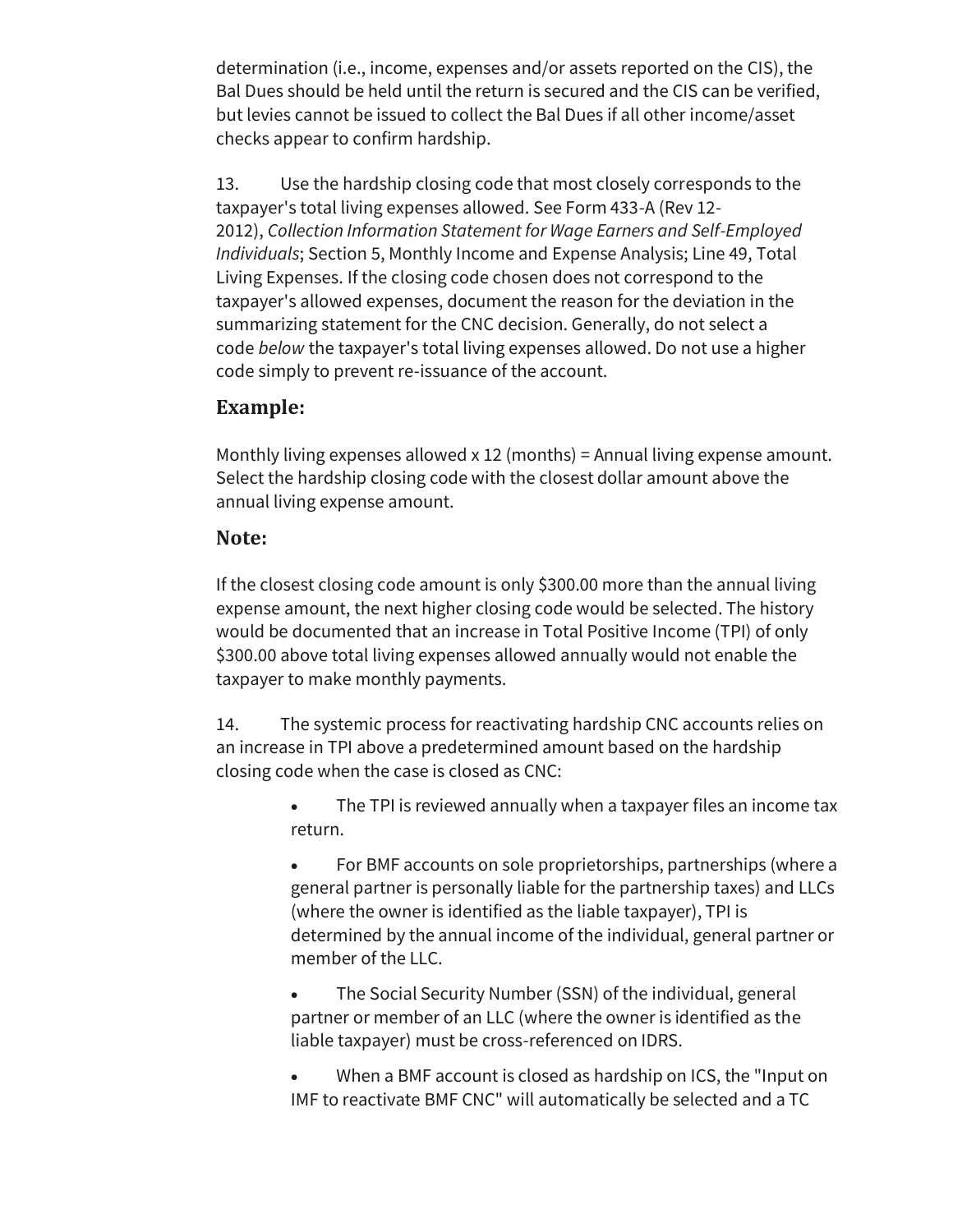130 with the EIN, BMF name control and CNC closing code will be input on the IMF entity, under the SSN of the individual, general partner or sole member of an LLC (where the owner is identified as the liable taxpayer).

The TC 130 input on IMF to reactivate BMF CNC is a separate input from the cross-reference EIN/SSN input. This is also a separate input from the TC 130 input for refund offsets, which is input on the BMF entity. Employees must still determine if the TC 130 for refund offset is required and select either "TC 130 requested before" or "TC 130 input required" . The input document for the TC 130 is Part 3 of Form 53 (Form 3177). Part 3 of Form 53 on ICS will be transmitted to CCP via a systemically generated e-mail after GM approval of the CNC.

# **Reminder:**

When Form 53 is prepared manually, employees will need to check the appropriate TC 130 box for "Refund Offset" and check the box for "Input on IMF to reactivate BMF CNC" . Part 3 of a manually prepared Form 53 must be mailed to CCP.

### **15. Note:**

16.

17. Refer to IRM 5.1.12.21.3.2, *Offset an IMF Refund*, for additional guidance on situations where input of a TC 130 is required.

18. Taxpayers must be advised that interest and penalties will continue to accrue on the account even though the collection action is suspended. In addition, before reporting an account CNC, other collection options such as Offer in Compromise should be discussed with the taxpayer.

19. Case Closing Letter 4223, *Case Closed - Currently Not Collectible*, will be issued to the taxpayer and/or Power of Attorney (POA) when a case is closed as CNC - hardship. The case closing letter will only be used when the collection investigation on the taxpayer entity is concluded. Letter 4223 is systemically generated on ICS after GM approval of the CNC. Follow procedures in IRM 5.1.1.5, *Case Closing Letters*. For cases not on ICS, Letter 4223 is available on the publishing web site located at http://publish.no.irs.gov/catlg.html.

### **Exception:**

A case closing letter should not be sent when a suit recommendation is the final Collection action, and the case has been placed into CNC status as suggested in IRM 25.3.2.6(6), *Litigation and Judgments - Suits by the United States Revenue Officer Referral and Account Disposition*.

20. IRC § 7345 requires the IRS to notify the State Department that an individual is certified as owing a seriously delinquent tax debt. The State